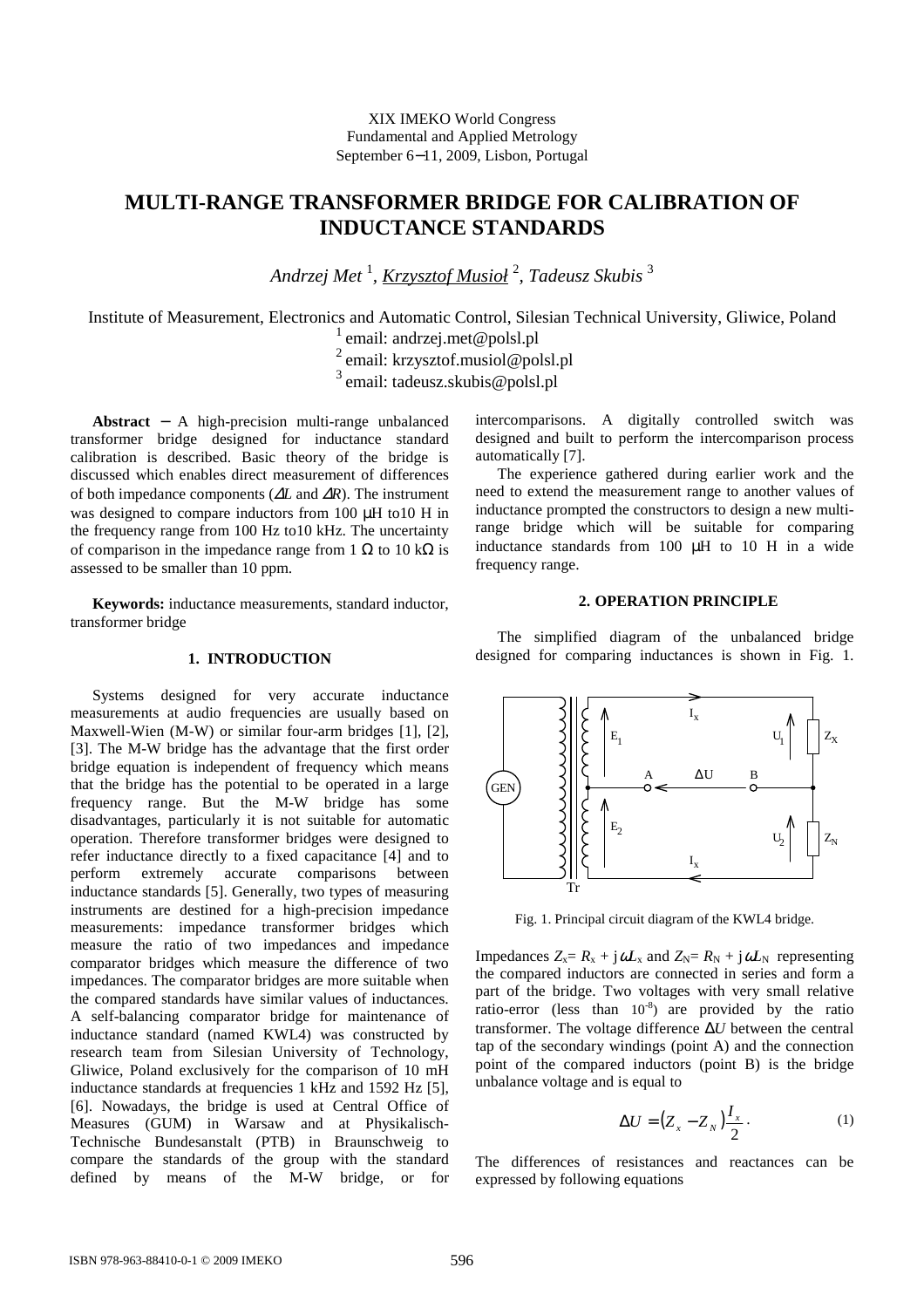$$
R_x - R_N = \text{Re}\left\{\frac{2\Delta U}{I_x}\right\},\tag{2}
$$

$$
X_x - X_N = \operatorname{Im} \left\{ \frac{2\Delta U}{I_x} \right\}.
$$
 (3)

The unbalance voltage  $\Delta U$  is compensated by two orthogonal voltages (in-phase and quadrature in relation to the current vector *I<sub>x</sub>*). Then the ratios Re{ $\Delta U/I_x$ }and Im{ $\Delta U/I_x$ } are given by real numbers, which are proportional to the ∆*R* and ∆*X* differences, respectively [5]. The compensation is controlled by microcontroller and performed automatically. The comparison result is displayed on the LED indicator.

#### **3. MULTI-RANGE TRANSFORMER BRIDGE KWL5**

Due to needed wide range of nominal inductance values (from 100  $\mu$ H to10 H) and wide frequency range (100 Hz – 10 kHz), the impedances being compared cover the range between 62 m $\Omega$  (for 100 µH and 100 Hz) and 628 k $\Omega$  (for 10H and 10 kHz). It is obvious that when small impedances are compared, inevitable stray inductances should be taken into consideration. These include inductances of leads and connections. To reduce these influences the comparison should be performed using 4-wire technique. Therefore, the circuit diagram was modified to extend the impedance range (Fig. 2).



Fig. 2. Principal circuit diagram of the KWL5 bridge.

When through the impedances  $Z_x$  and  $Z_N$  flows the same current  $I_x$ , and turn ratios of the autotransformers D1 and D2 are denoted by

$$
n = \frac{N_1}{N_2}, \quad m = \frac{N_3}{N_4}, \tag{4}
$$

than the following equation describing the circuit can be written

$$
2\Delta U = \frac{I_x R_0 (n-1)}{n+1} - \frac{I_x R_0 (m-1)}{m+1} + \frac{2(U_1 - nU_2)}{n+1}.
$$
 (5)

If the turn ratios of the D1 and D2 are equal  $(m = n)$  the equation (5) simplifies to

$$
2\Delta U = \frac{2(U_1 - nU_2)}{n+1}.
$$
 (6)

Since

$$
U_1 = Z_x I_x, \quad U_2 = Z_N I_x, \tag{7}
$$

and the number of turns  $N_1 = N_2 = N_3 = N_4$  ( $n = m = 1$ ), then the equation (7) has the same form as equation (1) given for the bridge KWL4

$$
Z_X - Z_N = \frac{2\Delta U}{I_X}.
$$
 (8)

Therefore, the KWL5 circuit has the same advantage as the KWL4: direct measurement of the inductance and series resistance differences of compared inductors, and additionally enables comparing small impedances. In the modified circuit impedances of leads and connections have no influence into the unbalance voltage ∆*U*. The voltage depends only on the difference of compared impedances and the measurement current  $I_x$ .

#### *3.1. Shielding*

 When high impedance values are compared the measurement result can be incorrect because of stray capacitances between cables used and because of stray capacitances of autotransformers D1 and D2. In Fig. 3 the KWL5 bridge circuit with system of equipotential shields is shown. The technique is highly effective for minimizing the errors caused by the capacitive currents occur in the circuit.



Fig. 3. KWL5 bridge circuit with shielding.

Windings of the D1 and D2 autotransformers are wound on toroidal cores using coaxial cables that the influence of the stray capacitances is mostly reduced. The inner conductors of the coaxial cables work as voltage lines and are connected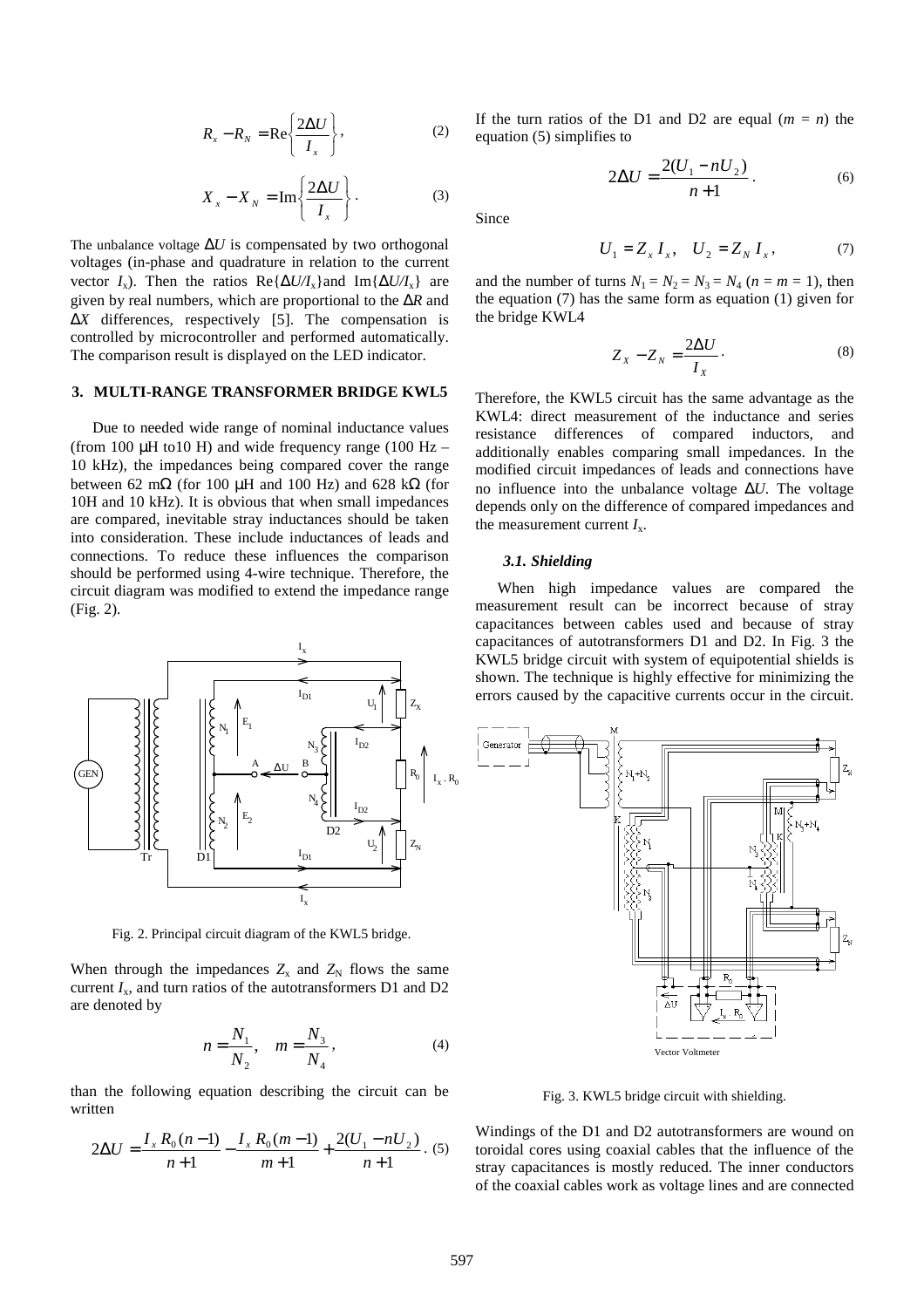to the voltage sense terminals of the bridge. The voltages on current and sense terminals are nearly equal. It should be pointed out that connecting the shields of the coaxial cables to the current terminal is very advantageous because it eliminates potential differences between the inner conductor and the shield in each point of the circuit. Thus, it effectively eliminates capacitative currents in the circuit.

 The orthogonal components of the unbalance voltage ∆*U* and the voltage proportional to the measurement current  $I_x$ are measured by the vector voltmeter. Components of the impedance difference ∆*L* and ∆*R* are calculated according to the formulas (2) and (3), and the comparison result is displayed on the LCD panel.

# **4. MEASUREMENT OPTIONS**

 The instrument has two inputs for connection of two external inductance standards to be compared. The inputs are marked A and B. The instrument measures differences in impedance components of inductors connected to the input A and input B

$$
\Delta L = L_A - L_B,\tag{9}
$$

$$
\Delta R = R_A - R_B. \tag{10}
$$

The KWL5 bridge is designed for 4-terminal measurements and it is equipped with two 4-wire coaxial cables ended by special double fork copper terminals. Each wire is separately screened. The amplitude and the frequency of the measuring current can be set by the operator. The current value ranges from 30mA to 10 mA. The extremely low measuring current minimises the self-heating effect, however high instrument sensitivity, repeatability, and accuracy is retained. The frequency range from 100 Hz to 10 kHz covers all frequency values at which the calibration in NMI laboratories is usually made. The current and frequency values can be set using the instrument keyboard as well as precisely adjusted using handwheel encoder. Set frequency and current values are displayed on the lower LCD before starting the measurement procedure. After starting the measurement, the subsequent voltage measurement results are displayed inpairs on the lower display, while on the upper display the last results ∆*L* and ∆*R* are displayed. After performing all of  $32$  measurements<sup>1</sup> the final results of differences are calculated again and new values are displayed on the upper LCD.

 The measuring circuit is protected against the exceeding the voltage and frequency ranges by the microprocessor program. In this case the operator is informed by the message "overload" on the lower display.

-

#### **5. SELF-CALIBRATION**

 There are three different calibration procedures applied to the comparator bridge:

- a) The comparator bridge performs automatically the internal procedure of the calibration twice during each measurement of ∆*L* and ∆*R*. It consists in checking the AD converters of the voltmeter, and it is performed after each change of the converter input. This takes place before the  $1<sup>st</sup>$  and the  $17<sup>th</sup>$  voltage measurement. This is normal procedure of the 24-bit Σ∆ converter used in the vector voltmeter, implemented by its manufacturer (Analog Devices).
- b) The procedure "autocalibration" removes the effects of undesirable charges in the switched capacitors, and enlarges the dynamic range of the converter. It is started by the pressing the "Autocal" key. The operator is strongly encouraged to initiate the "autocalibration" procedure after each change of the measuring frequency.
- c) The user can periodically perform the external calibration procedure, which is needed in case of changing (e.g. by the aging) the reference resistance value  $R_0$ . The procedure should be performed individually for each current range. It consists in writing to the internal program of the bridge corrected number depended among other things on the resistance of the reference resistor used in the circuit. This should be made by connecting to the bridge inputs two resistors of precisely known resistance values (or at least their difference), free of residual inductance, and then measuring their difference and putting the corrected number to the program. The calibration procedure affects simultaneously both component results (∆*L* and ∆*R*), because the same resistance  $R_0$  is the reference for the both.

 In the prototype instrument only its producer has the access to perform this calibration procedure.

### **6. TESTING**

The multi-range bridge for inductance standard calibration was preliminary tested in October 2005 in Laboratory of Inductance and Capacitance Measurements at PTB in Braunschweig. Then the coherence test (commonly named as "triangle method") based on checking the formula (11) was performed. Coherence can be checked using following equation

$$
|(L_1 - L_2) + (L_2 - L_3) + (L_3 - L_1)| \leq \lambda, \qquad (11)
$$

where  $\lambda$  is arbitrary set level of coherence, for example  $\lambda = 5$  nH.

The coherence test idea is presented in details in the [6]. To eliminate systematic errors cause by impedance of cables, the standards are interchanged in position. So two differences  $\Delta L_{ij}$  ( $\Delta R_{ij}$ ) and  $\Delta L_{ji}$  ( $\Delta R_{ji}$ ) are measured for each pair of standards. For the calculation of coherence the mean value of both measurements  $\Delta L_{ij,e}$  ( $\Delta R_{ij,e}$ ) is taken (see formulas in Tables 1 and 3).

<sup>&</sup>lt;sup>1</sup> The vector voltmeter enables to measure the components of the unbalance voltage  $\Delta U$  and the voltage drop  $\Delta U_0 = I_x.R_0$ :

<sup>-</sup> for all four pairs of reference phases  $(0^0-90^0, 90^0-180^0, 180^0-270^0, 90^0)$  $270^0 - 0^0$ ),

<sup>-</sup> for both polarities of the input signal,

<sup>-</sup> by the two channels of vector voltmeter ,

so totally 32 measurements are performed for each cycle and the mean value of the measurements is calculated.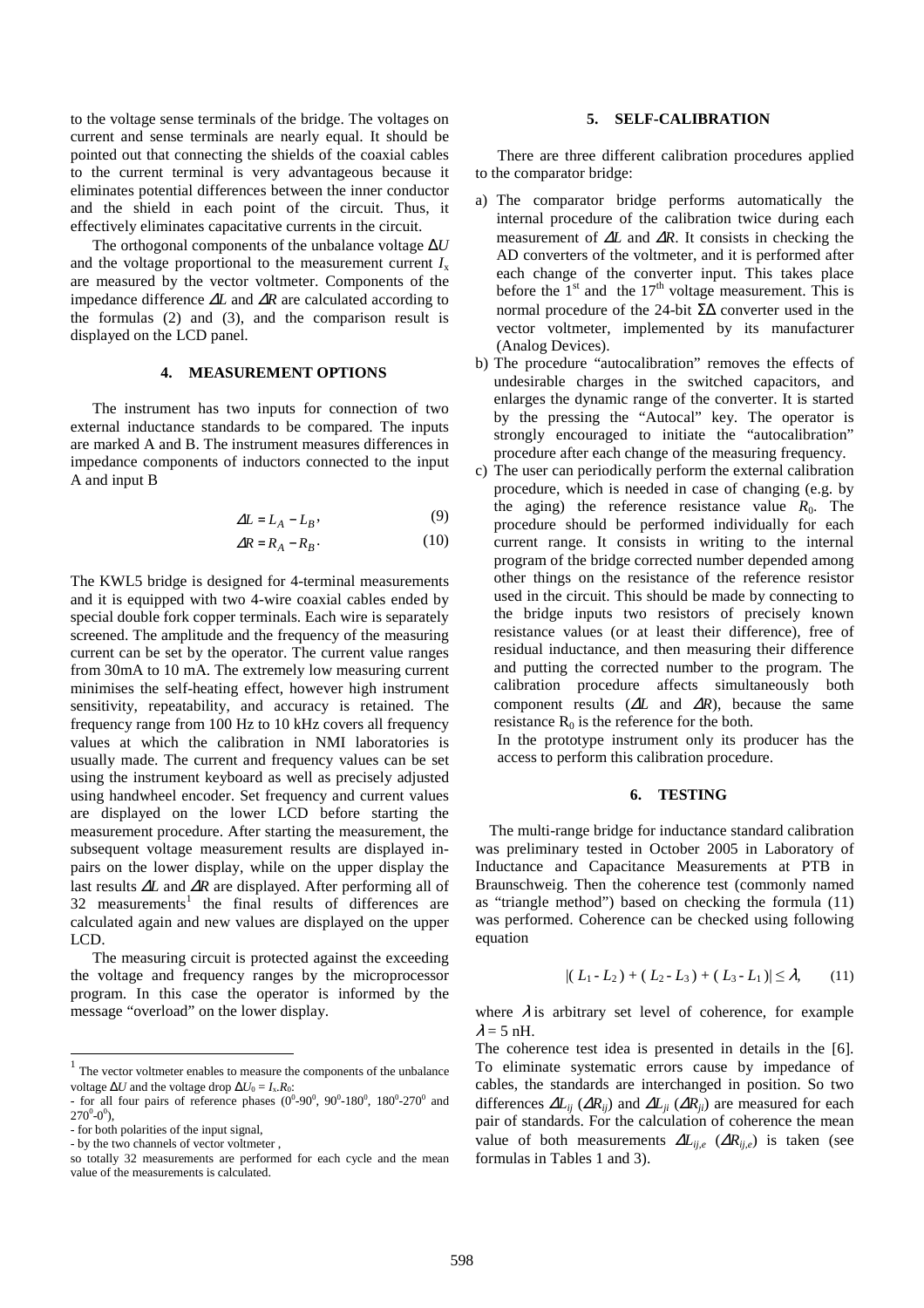The first coherence tests were done for three groups of standards (100  $\mu$ H group, 10 mH group and 1 H group). Then designed bridge failed the coherence test but results obtained during the test helped the constructors of the KWL5 bridge to improve the instrument.

The further coherence tests were done for two groups of standards (1 mH group and 10 mH) in July 2007 at PTB. Each group consisted of three standard inductors of different inductance, resistance and factor values. Only in such case the coherence test is a powerful tool to prove the lack of most systematic errors and large random errors in the measurement procedure realized automatically by the instrument. The comparisons was performed at 1 kHz and 10 kHz and at different values of measuring currents (from 0.5 mA to 5 mA). The standards were compared using improved KWL5 bridge connected as shown in Fig. 4. Results of differences measurements for inductances and resistances of standards were inserted in Tables 1 and 3. In Tables 2 and 4 the calculation results for ∆*L12,e*, ∆*L23,e*, <sup>∆</sup>*L31,e*, ∆*R12,e*, ∆*R23,e*, <sup>∆</sup>*R31,e* were inserted. Sums of calculated differences placed in the last row of Tables 2 and 4 correspond to the level of coherence of the comparison results. When we refer these level of coherence to the nominal value of the compared standards and multiply the ratio by million than the level of coherence will be expressed in ppm.



Fig. 4. Connection of standards to the bridge  $(i, j = 1, 2, 3 \text{ and } i \neq j).$ 

Table 1. Results of differences measurements for group consisted of three 1 mH standards

 $(S_1$  – impedance of standard GR1482E No. 18473,  $S_2$  – impedance of standard GR1482E No.18460, S<sub>3</sub> – impedance of standard QT1482E No. 5500219).

| Impedance<br>connected to<br>bridge input |                | Measured<br>impedance       | Comparison results<br>$\Delta L_{ii}$ [µH] |                                                      | Comparison results<br>$\Delta R_{ii}$ [m $\Omega$ ] |                                         |
|-------------------------------------------|----------------|-----------------------------|--------------------------------------------|------------------------------------------------------|-----------------------------------------------------|-----------------------------------------|
| Input                                     | Input          | difference                  |                                            | $f = 1$ kHz $ f = 10$ kHz $ f = 1$ kHz $ f = 10$ kHz |                                                     |                                         |
| A                                         | B              |                             | $I_{x}$ =5mA                               | $I_{x}$ =5 mA                                        |                                                     | $I_x = 5 \text{mA}$ $I_x = 5 \text{mA}$ |
| S <sub>i</sub>                            | S <sub>2</sub> | $\Delta S_{12} = S_1 - S_2$ | 0.773                                      | 0.068                                                | $-2.1$                                              | 1.1                                     |
| S <sub>2</sub>                            | $S_I$          | $\Delta S_{21} = S_2 - S_1$ | $-0.783$                                   | $-0.682$                                             | 3.4                                                 | 0.1                                     |
| S <sub>2</sub>                            | $S_3$          | $\Delta S_{23} = S_2 - S_3$ | $-0.731$                                   | $-0.215$                                             | $-18.0$                                             | $-21.2$                                 |
| $S_{3}$                                   | S <sub>2</sub> | $\Delta S_{32} = S_3 - S_2$ | 0.722                                      | 0.198                                                | 19.6                                                | 22.2.                                   |
| S <sub>3</sub>                            | $S_I$          | $\Delta S_{31} = S_3 - S_1$ | $-0.054$                                   | $-0.479$                                             | 22.3                                                | 21.8                                    |
| $S_I$                                     | $S_3$          | $\Delta S_{13} = S_1 - S_3$ | 0.046                                      | 0.465                                                | $-20.6$                                             | $-20.5$                                 |

Table 2. Coherence calculations for results inserted in Table 1.

| Formula                                               | Calculation results<br>$\Delta L_{ii,e}$ [µH]     |          | Calculation results<br>$\Delta R_{ii,e}$ [m $\Omega$ ] |          |
|-------------------------------------------------------|---------------------------------------------------|----------|--------------------------------------------------------|----------|
|                                                       | $f = 1$ kHz $f = 10$ kHz $f = 1$ kHz $f = 10$ kHz |          |                                                        |          |
| $\Delta S_{12e} = 0.5(\Delta S_{12} - \Delta S_{21})$ | 0.778                                             | 0.675    | $-2.75$                                                | 0.50     |
| $\Delta S_{23e} = 0.5(\Delta S_{23} - \Delta S_{32})$ | $-0.727$                                          | $-0.207$ | $-18.8$                                                | $-21.70$ |
| $\Delta S_{31e} = 0.5(\Delta S_{31} - \Delta S_{13})$ | $-0.050$                                          | $-0.472$ | 21.45                                                  | 21.15    |
| <b>SUM</b>                                            | 0.002                                             | 0.003    | 0.10                                                   | 0.05     |

Table 3. Results of differences measurements for group consisted of three 10 mH standards  $(S_1$  – impedance of standard GR1482H No.17864,  $S_2$  – impedance of standard GR1482H No. 17862, S<sub>3</sub> – impedance of standard

GR1482H No. 17859).

| Impedance<br>connected to<br>bridge input |                | Measured<br>impedance       | Comparison results<br>[ $\mu$ H]<br>$\Delta L_{ii}$ |                      | Comparison results<br>$\Delta R_{ii}$ [m $\Omega$ ] |                             |
|-------------------------------------------|----------------|-----------------------------|-----------------------------------------------------|----------------------|-----------------------------------------------------|-----------------------------|
| Input                                     | Input          | difference                  | $f = 1$ kHz                                         | $f = 10$ kHz         | $f = 1$ kHz                                         | $f = 10kHz$                 |
| А                                         | В              |                             | $I_{\rm x} = 2.5 \text{mA}$                         | $I_{\rm x} = 0.5$ mA | $I_{\rm x}$ = 2.5 mA                                | $I_{\rm x} = 0.5 \text{mA}$ |
| $S_I$                                     | S <sub>2</sub> | $\Delta S_{12} = S_1 - S_2$ | 4.548                                               | 1.71                 | $-144.3$                                            | $-132$                      |
| S <sub>2</sub>                            | $S_I$          | $\Delta S_{21} = S_2 - S_1$ | $-4.563$                                            | $-1.98$              | 145.6                                               | 198                         |
| S <sub>2</sub>                            | $S_3$          | $\Delta S_{23} = S_2 - S_3$ | $-1.048$                                            | $-0.14$              | $-202.0$                                            | $-193$                      |
| $S_{3}$                                   | $S_2$          | $\Delta S_{32} = S_3 - S_2$ | 1.030                                               | $-0.10$              | 203.0                                               | 253                         |
| $S_{3}$                                   | S <sub>t</sub> | $\Delta S_{31} = S_3 - S_1$ | $-3.524$                                            | $-1.96$              | 348.1                                               | 420                         |
| $S_I$                                     | $S_3$          | $\Delta S_{13} = S_1 - S_3$ | 3.504                                               | 1.70                 | $-347.0$                                            | $-361$                      |

Table 4. Coherence calculations for results inserted in Table 3.

| Formula                                                | Calculation results<br>$\Delta L_{ii,e}$ [µH] |                                                   | Calculation results<br>$\Delta R_{ii,e}$ [m $\Omega$ ] |        |
|--------------------------------------------------------|-----------------------------------------------|---------------------------------------------------|--------------------------------------------------------|--------|
|                                                        |                                               | $f = 1$ kHz $f = 10$ kHz $f = 1$ kHz $f = 10$ kHz |                                                        |        |
| $\Delta S_{12e} = 0.5(\Delta S_{12} - \Delta S_{21})$  | 4.556                                         | 1.845                                             | $-144.95$                                              | $-165$ |
| $\Delta S_{23e} = 0.5(\Delta S_{23} - \Delta S_{32})$  | $-1.039$                                      | $-0.020$                                          | $-202.50$                                              | $-223$ |
| $\Delta S_{31,e} = 0.5(\Delta S_{31} - \Delta S_{13})$ | $-3.514$                                      | $-1.830$                                          | 347.55                                                 | 390.5  |
| SUM                                                    | 0.002                                         | 0.005                                             | 0.10                                                   | 2.5    |

For 1 mH group the coherence level is 2 ppm at 1 kHz and 3 ppm at 10 kHz. For 10 mH group the result of coherence is smaller than 1 ppm (0.2 ppm at 1 kHz and 0.5 ppm at 10 kHz). The results obtained after modification of KWL5 confirmed that the bridge is very useful for comparison of inductance standards in National Measurement Institutes, where the highest accuracy is required.

## **4. CONCLUSIONS**

The unbalance bridge described proved to be very convenient for the calibration of the unknown standard values with reference to a group of standards. For this purpose comparisons between standards, calibrated and referenced, should be performed and a value of a calibrated standard can be then estimated by statistical methods [6].